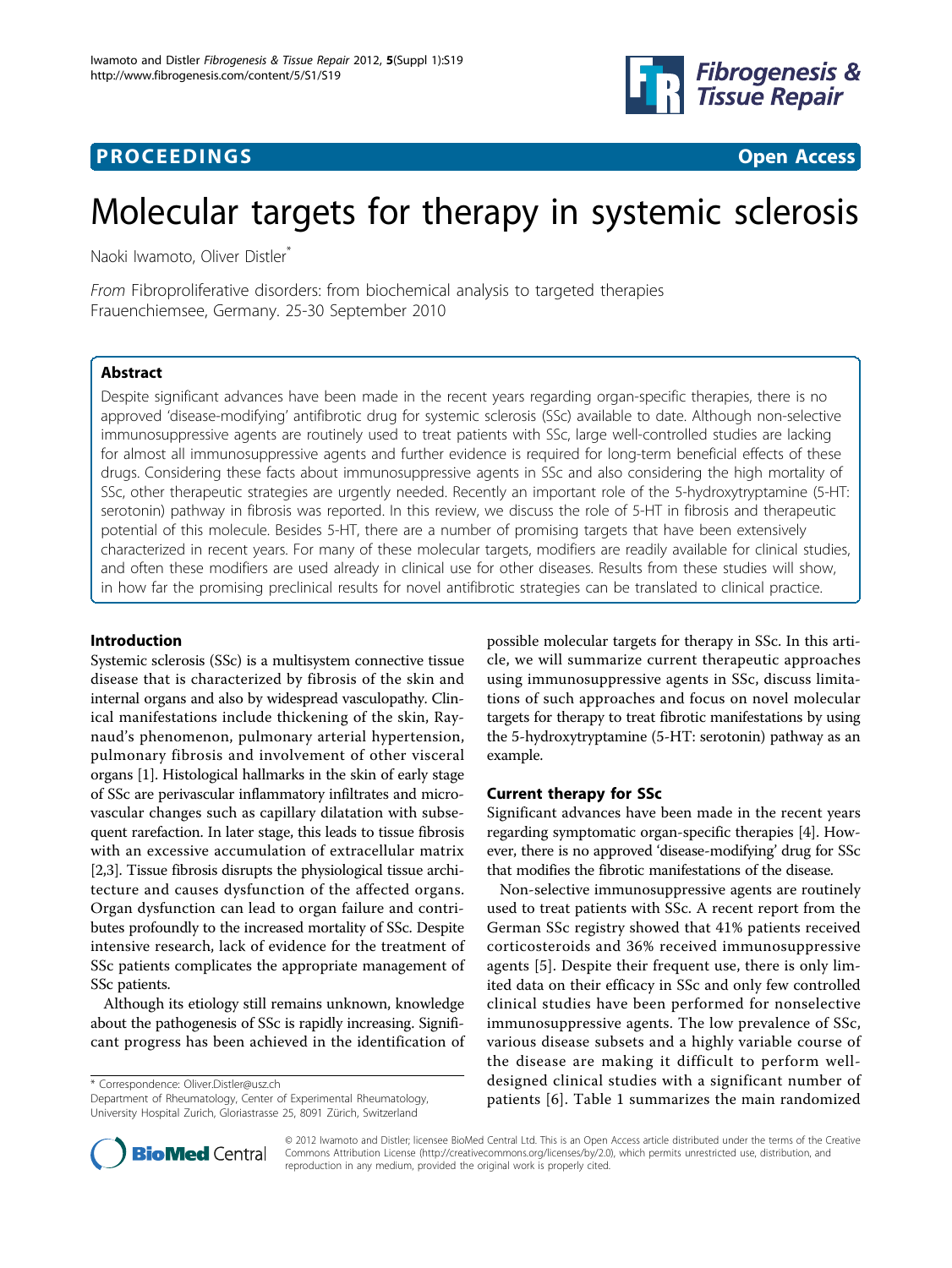al. Arthritis Rheum 2006;54:3962

Nadashkevich O et al. Clin Rheumatol 2006;25:205

| Reference                                                          | <b>Treatment</b>                                                                                                                                                 | Number and main<br>inclusion criteria of SSc<br>patients                            | Study<br>duration              | <b>Clinical effect</b>                                                                                                                                                                                       |
|--------------------------------------------------------------------|------------------------------------------------------------------------------------------------------------------------------------------------------------------|-------------------------------------------------------------------------------------|--------------------------------|--------------------------------------------------------------------------------------------------------------------------------------------------------------------------------------------------------------|
| Arthritis<br>Rheum<br>1989;32:584                                  | Furst DE et al. Chlorambucil p.o. 0.05-0.1 mg/kg/day versus placebo 65 SSc                                                                                       |                                                                                     | 3 years                        | NS effect                                                                                                                                                                                                    |
| J Rheumatol<br>1989;32:584                                         | O'Dell JR et al. Total lymphoid irradiation versus untreated control                                                                                             | 6 SSc with internal organ<br>involvement                                            | Follow-<br>up of 1-<br>4 years | NS effect                                                                                                                                                                                                    |
| Casaes JA et<br>al.<br>Ann Rheum<br>Dis<br>1990;49:926             | 5-fluorouracil i.v. $4 \times 12$ mg/kg daily, followed by 4<br>$\times$ 6 mg/kg every two days and maintenance<br>therapy with 12.5 mg/kg weekly versus placebo | 70 SSc (diffuse or limited<br>with visceral involvement)                            | 6<br>months                    | Significant improvement in skin score,<br>Raynaud's score and patient's general<br>assesment scores                                                                                                          |
| Sharada B et<br>al.<br>Rheumatol Int<br>1994:14:91                 | Dexamethasone i.v. 100 mg/month versus placebo                                                                                                                   | 35 diffuse SSc                                                                      | 6<br>months                    | Significant improvement in skin score                                                                                                                                                                        |
| Van den<br>Hoogen FH et<br>al.<br>Br J<br>Rheumatol<br>1996;35:364 | Methotrexate i.m. 15 mg/week versus placebo                                                                                                                      | 29 SSc with <3 years of<br>skin involvement or with<br>disease progression          | 24<br>weeks                    | Trend towards improvement in skin<br>score ( $p = 0.06$ in comparison with<br>placebo)                                                                                                                       |
| Clements PJ<br>et al. Arthritis<br>Rheum<br>2001;44:1351           | D-penicillamine p.o. high (750-1000 mg/d) versus<br>low (125 mg every second day) dose                                                                           | 134 early diffuse SSc                                                               | 2 years                        | NS effect                                                                                                                                                                                                    |
| Pope JE et al.<br>Arthritis<br>Rheum<br>2001;44:1351               | Methotrexate p.o. 15 mg/week versus placebo                                                                                                                      | 71 early diffuse SSc                                                                | 1 year                         | Improvement in skin scores, borderline<br>significance                                                                                                                                                       |
| Tashkin DP et<br>al. N Eng J<br>Med<br>2006;354:2655               | Cyclophosphamide p.o. 1-2 mg/kg/d versus placebo                                                                                                                 | 154 SSc with early (<7<br>years duration) SSc,<br>symptomatic SLD and<br>alveolitis | 1 year                         | Significant improvement in lung<br>volumes, dyspnoea and some<br>measures of health related quality of<br>life.<br>Significant improvement in skin score<br>in diffuse SSc as a secondary outcome<br>measure |
| Hoyles Rk et                                                       | Cyclophosphamide 6 $\times$ i.v. 600 mg/m <sup>2</sup> /month plus                                                                                               | 45 SSc with SLD                                                                     | 1 year                         | Trend towards improvement of FVC (p                                                                                                                                                                          |

<span id="page-1-0"></span>

|  |  |  |  |  | Table 1 Randomized controlled trials evaluating immunosuppressive/immunomodulatory drugs in patients with SSc. |  |  |  |
|--|--|--|--|--|----------------------------------------------------------------------------------------------------------------|--|--|--|
|--|--|--|--|--|----------------------------------------------------------------------------------------------------------------|--|--|--|

i.v. = intravenous, i.m. = intramuscular, p.o. = peroral, NS = not significant, SLD = scleroderma interstitial lung diseases, SSc = systemic sclerosis. This list is not complete and is only a selection of potential molecules for targeted therapies. Modified from Distler O: Screloderma-modern aspects of pathogenesis, diagnosis and therapy. UNI-MED 2009.

60 early diffuse SSc (<12 months duration)

18 months

controlled trials (RCTs) that have been performed to date.

mg/kg/d for 18 months

oral predonisone 20 mg every second day followed by azathioprine (p.o. 2.5 mg/kg/day) versus placebo

Cyclophosphamide p.o. 2 mg/kg/d for 12 months, then 1 mg/kg/d for another 6 months versus asathioprine 2.5 mg/kg/d for 12 months and then 2

Although there is clinical evidence that corticosteroid treatment is effective for some clinical manifestations that can occur in association with SSc such as inflammatory arthritis and myositis, use of higher dose corticosteroids is not recommended in SSc except for certain treatment-resistant and severe cases. The reason for this recommendation is that several retrospective case-control studies revealed that corticosteroid doses with a prednisone equivalent of more than 15 mg/day increased significantly the risk of developing scleroderma renal crisis, which is a severe and life threatening disease manifestation of SSc [\[7,8\]](#page-5-0).

 $= 0.08$ ), but low power

Significant improvement in skin score, lung function tests and frequency of attacks of Raynaud's phenomenon

Large well-controlled studies are lacking for almost all immunosuppressive agents that are used in SSc.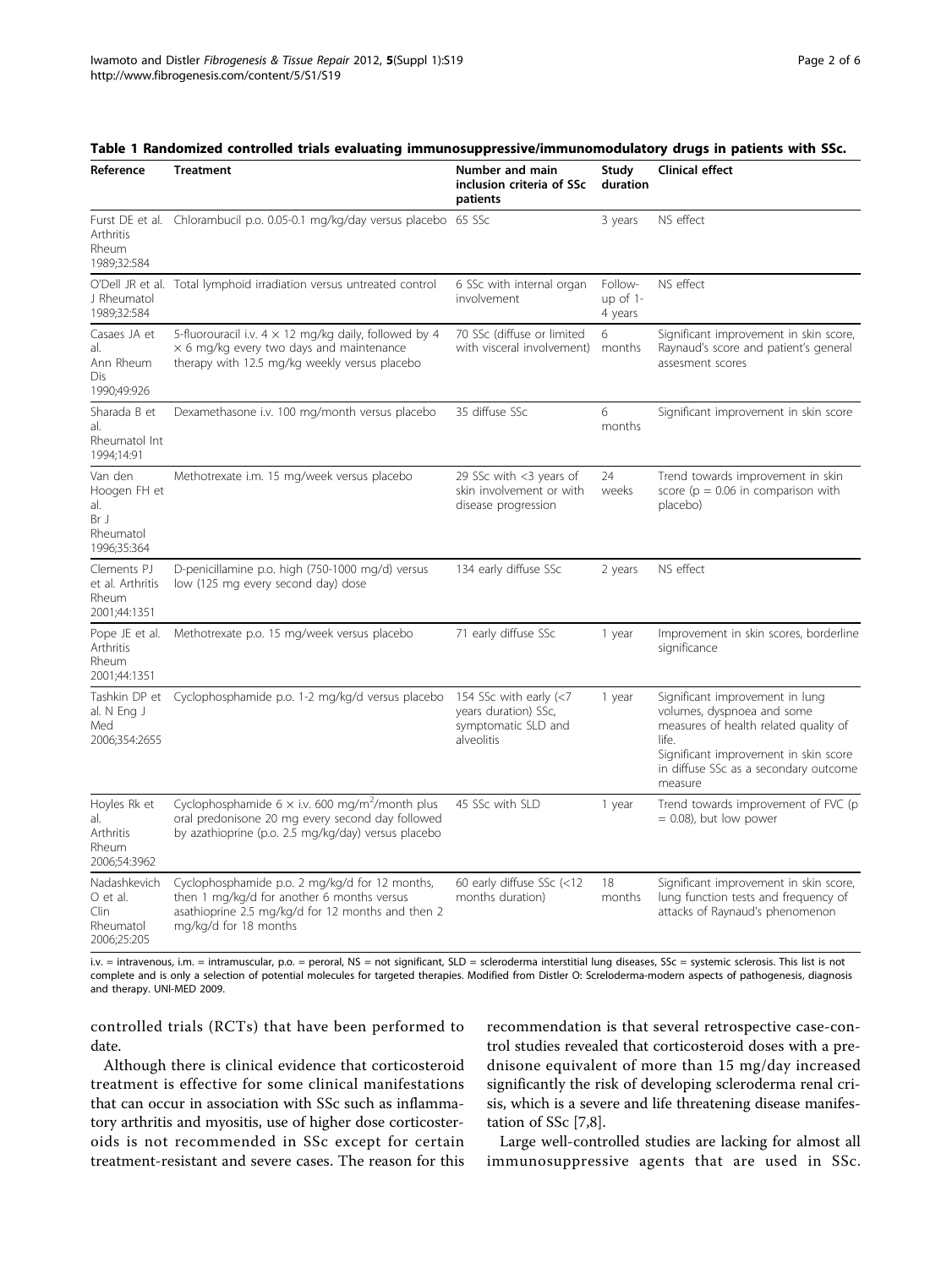However, few randomized RCTs for immunosuppressive therapies are available. A beneficial effect on skin fibrosis was shown for methotrexate, 5-fluorouracyl, oral cyclophosphamide and intravenous dexamethasone. This effect was mainly seen in patients with diffuse SSc and the effects were small. It is questionable whether these effects are clinically meaningful. Beneficial effects on internal organ involvement were only seen in patients with scleroderma lung disease treated with oral cyclophosphamide showing improved lung volumes and dyspnoea scores compared to placebo. Again, the observed effects were small, and all effects seen with cyclophosphamide treatment, except for sustained improvement in patient-reported dyspnoea, waned within 12-18 months after stopping therapy [\[9](#page-5-0)]. Several other immunosuppressive medications including mycophenolate mofetil, anti-thymocyte globulin, azathioprine, cyclosporine, intravenous immunogloblins or combination of cyclophosphamide with high dose corticosteroids have shown some efficacy in small open-label, uncontrolled studies or retrospective analyses, but well-performed RCTs are not available.

In summary, small observational trials, case reports and a limited number of RCTs suggested some efficacy of immunosuppressive agents. Thus, an immunosuppressive therapeutic approach may be considered in early inflammatory stages of diffuse SSc. However, further evidence is required for long-term beneficial effects of these drugs. In addition, the observed effects in clinical trials were often small, which also reflects the experience in clinical practice. The potential toxicity of immunosuppressive treatments also needs to be included in a risk/benefit analysis and may limit long-term usage of these treatments in SSc. Considering the high mortality of SSc secondary to fibrotic manifestations, other therapeutic approach are urgently needed for SSc.

# Novel therapeutic target for fibrosis in SSc

Indeed, significant inflammatory infiltrates in the skin are often limited to very early disease stages, and even in these early disease stages meaningful infiltrates can only be found in perivascular areas. There is also increasing evidence that the molecular expression pattern in SSc skin is extremely heterogeneous, and that only smaller subsets of patients express increased levels of inflammatory molecules [[10\]](#page-5-0). Thus, unselective immunosuppressives might be useful for smaller subsets of SSc patients, while the large majority of patients might need different therapeutic approaches. In this regard, mechanisms leading to the increased synthesis of extracellular matrix proteins in fibroblasts are of particular interest for targeted therapies.

Remarkable breakthrough findings have been obtained regarding the identification of key molecules, key cellular mechanisms, and key intracellular signaling cascades, which mediate the perpetuation of fibrosis. These findings have true translational implications, because the modifiers of these key mediators and key mechanisms are often in clinical use in other diseases such as cancer. Among these key molecules, recent reports showed an important role of the 5-hydroxytryptamine (5-HT: serotonin) pathway in fibrosis [\[11\]](#page-5-0). Here, we focus on the serotonin pathway as a novel target in the treatment of SSc and summarize these recent results as an example for a preclinical characterization of molecular targets in SSc.

Microvascular damage is one of the earliest features in the pathogenesis of SSc leading to a progressive loss of capillaries [[12](#page-5-0)]. Microvascular injury precedes clinically detectable tissue fibrosis in SSc. However, molecular links between microvascular damage and the induction of tissue fibrosis have not been established. One possible link could be 5-HT, because the microvascular damage with exposure of subendothelial connective tissue activates platelets and activated platelets release large amounts of 5-HT. Based on these considerations and the fact that 5-HT is elevated in the blood of SSc patients [[13](#page-5-0)-[15](#page-5-0)], we hypothesized that 5-HT signaling might be involved in the process of fibrosis in SSc [\[11](#page-5-0)].

First, we investigated, whether 5-HT is able to induce the release of extracellular matrix proteins in SSc. Primary dermal fibroblasts from SSc patients and healthy subjects, which were stimulated with 5-HT, increased the mRNA of different extracellular matrix proteins such as collagen type I alpha 1 (COL1A1), collagen type I alpha 2 (COL1A2) and fibronectin-1 in dose-dependent manner. Similarly, the release of collagen protein was also increased by 5-HT stimulation. Doses used for the stimulations were in the range of those detected in biological fluids.

There are seven 5-HT receptors, 5-HT1 to 5-HT7, and the cellular effects of 5-HT are mediated by these receptors. The identification of those receptors, which play a crucial role in fibrosis, was necessary, because receptor antagonists often show more efficacy and safety than ligand antagonist. Thus, we next investigated, which receptor specifically mediates the profibrotic effects of 5-HT. We observed that three different 5-HT receptors were expressed by dermal fibroblasts:  $5-HT_{1B}$ , 5-HT<sub>2A</sub>, and 5-HT<sub>2B</sub>. The mRNA levels of 5-HT<sub>2B</sub> were up regulated in SSc fibroblasts as compared with healthy controls (143  $\pm$  17%), while 5-HT<sub>1B</sub> and 5-HT<sub>2A</sub> were not different. Inhibition of 5-HT1 by selective chemical inhibitors showed no reduction of the stimulatory effects of 5-HT on extracellular matrix production in SSc fibroblasts. In contrast, inhibition of 5-HT2 decreased mRNA levels of COL 1A1, COL 1A2 and fibronectin-1 and also decreased the release of collagen protein. Additional inhibition experiments using chemical inhibitors as well as siRNA approaches revealed that this effect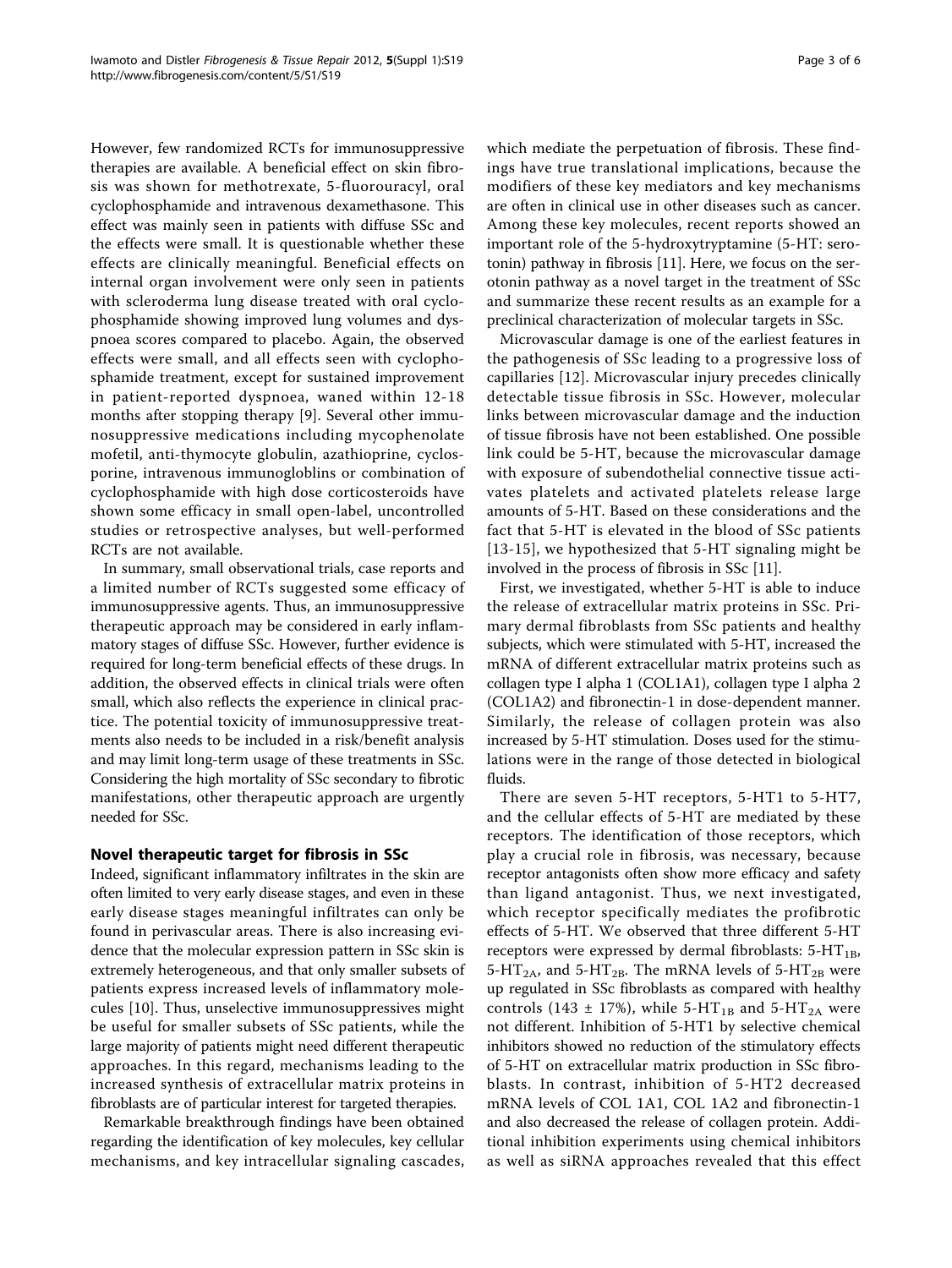Page 4 of 6

was specific for  $5-HT_{2B}$ , but not for  $5-HT_{2A}$ . These results suggested that  $5-HT_{2B}$  plays crucial role for the synthesis of extracellular matrix proteins in dermal fibroblasts.

Immunohistochemistry in fibrotic skin biopsies of SSc patients and normal skin of healthy individuals backed up these results. Expression of  $5-HT_{2B}$  was strongly increased in fibrotic tissue as compared with unaffected tissue from healthy controls. Double staining with the fibroblast-specific marker prolyl-4-hydroxylase-beta confirmed that 5-HT<sub>2B</sub> was mostly expressed by dermal fibroblasts, and the large majority of fibroblasts stained positive for  $5$ -HT<sub>2B</sub> in fibrotic tissue, but not in controls.

The profibrotic effects of  $5-HT/5-HT_{2B}$  could be mediated via direct increase of collagen mRNA transcription or indirectly via induction of a second mediator. We suspected indirect mechanisms, because the effects of 5-HT in the COL1A2 reporter assay were delayed compared to the effects of transforming growth factor- $\beta$  $(TGF-\beta)$ , which is a well known key player in the pathogenesis of fibrosis [[16](#page-5-0)]. Thus, we investigated, whether TGF- $\beta$  itself might be the second mediator of 5-HT signalling. Interestingly, 5-HT increased dose-dependently mRNA levels of TGF- $\beta$ 1 in SSc fibroblasts. Furthermore, 5-HT induced in a time-dependent manner the nuclear levels of phospho-Smad3, the typical intracellular mediator of TGF- $\beta$  signalling. To evaluate whether TGF- $\beta$  is necessary for the profibrotic effect of 5-HT, we cultured SSc fibroblasts with neutralizing antibodies against TGF- $\beta$ 1. Inhibition of TGF- $\beta$ 1 completely abrogated the profibrotic effects of 5-HT on mRNA expression of COL1A1, COL 1A2 and fibronectin-1.

Next, we aimed to demonstrate that these in vitro results reflect in vivo situations by using the mouse model of bleomycin-induced dermal fibrosis. Injection of bleomycin potently stimulated the expression of  $5\text{-} \mathrm{HT}_{2\mathrm{B}}$  and induced dermal fibrosis. The 5-HT2 inhibitors terguride and cyproheptadine as well as the selective  $5-HT_{2B}$  inhibitor SB 204741 [\[17](#page-5-0)-[20\]](#page-5-0) efficiently prevented bleomycine-induced dermal thickening. Collagen content and myofibroblast counts were also reduced dose-dependently by inhibition of 5-HT<sub>2B</sub>. The antifibrotic effects of 5-HT2 inhibition were further tested in a therapeutic approach using a modification of the bleomycin model. Dermal thickening decreased by 78  $\pm$  4% in mice treated with terguride for the last 3 weeks compared with placebo treated mice. Finally, we used  $5-HT_{2B}$  -deficient mice to confirm the role of 5-HT<sub>2B</sub> in experimental fibrosis. 5-HT<sub>2B</sub><sup>-/-</sup> mice were almost completely protected from bleomycininduced dermal fibrosis, although no spontaneous histological changes or differences in dermal thickness were observed in untreated 5- $HT_{2B}^{-/-}$  mice.

There is no single animal model that completely covers the different aspects in the pathogenesis of SSc [\[21](#page-5-0)]. For example, in the bleomycin model, fibrosis is triggered by intense inflammatory infiltrates in the skin. As outlined above, inflammatory infiltrates are present in early inflammatory stages of human SSc, but are not a feature of later disease stages. Thus, for the identification of potential molecular targets for therapy, testing in at least one additional model is recommended [[22](#page-5-0)]. We therefore assessed the role of  $5-HT_{2B}$  in a less inflammation-dependent mouse model of fibrosis, the tight skin 1 (Tsk-1) model. As in human SSc and experimental bleomycin-induced fibrosis,  $5-HT_{2B}$  was overexpressed in skin sections of Tsk-1 mice. Hypodermal thickening, collagen content, and differentiation of resting fibroblasts into myofibroblasts were significantly reduced in Tsk-1 mice upon treatment with the  $5-HT_{2B}$ inhibitor SB 204741. Similarly, Tsk-1 mice crossed with  $5-HT_{2B}$ <sup>-/-</sup> mice showed reduced hypodermal thickening, reduced collagen content, and decreased numbers of myofibroblasts compared with TSk-1 mice crossed with 5-HT<sub>2B</sub>  $^{+/+}$  mice.

To confirm the link between platelet activation and increased  $5-HT/5-HT_{2B}$  signalling, we examined whether inhibition of platelet activation reduces tissue levels of 5- HT and prevents experimental fibrosis. Indeed, treatment with the  $P2Y_{12}$  receptor inhibitor clopidogrel reduced the content of 5-HT in fibrotic skin of bleomycin-challenged mice by 58 ± 21%. In parallel, clopidogrel decreased dermal thickening by  $61 \pm 13\%$  as compared with control mice. This was also seen in Tsk-1 mice experiments, in which treatment with clopidogrel reduced hypodermal thickening by  $51 \pm 16\%$ .

Tryptophan hydroxylase (TPH) 1 is the key enzyme for the synthesis of 5-HT in platelets. Experiments with TPH 1 deficient mice further underlined the important role of platelet-derived 5-HT in experimental fibrosis. Blood levels of 5-HT in TPH1 $^{-/-}$  mice were reduced to 5% compared with wild-type animals [[23\]](#page-5-0). Dermal thickening in bleomycin-challenged TPH1<sup>-/-</sup> mice were decreased by  $61 \pm 6\%$  as compared with bleomycinchallenged  $TPH1^{+/+}$  mice. Similarly, collagen content and myofibroblast counts were significantly reduced.

## Conclusion

These data provide circumstantial evidence for 5-HT/5-  $HT<sub>2B</sub>$  signalling as a potential therapeutic target in SSc. They also provide a template for an extended pre-clinical characterization of other potential therapeutic targets in fibrotic diseases such as SSc. Indeed, there are a number of promising targets that have been extensively characterized in recent years, and  $5-HT/5-HT_{2B}$  is just one example among them. Table [2](#page-4-0) gives an overview of potential targets for therapy in SSc. Most interestingly, for many of these molecular targets, modifiers are readily available for clinical studies, and often these modifiers are used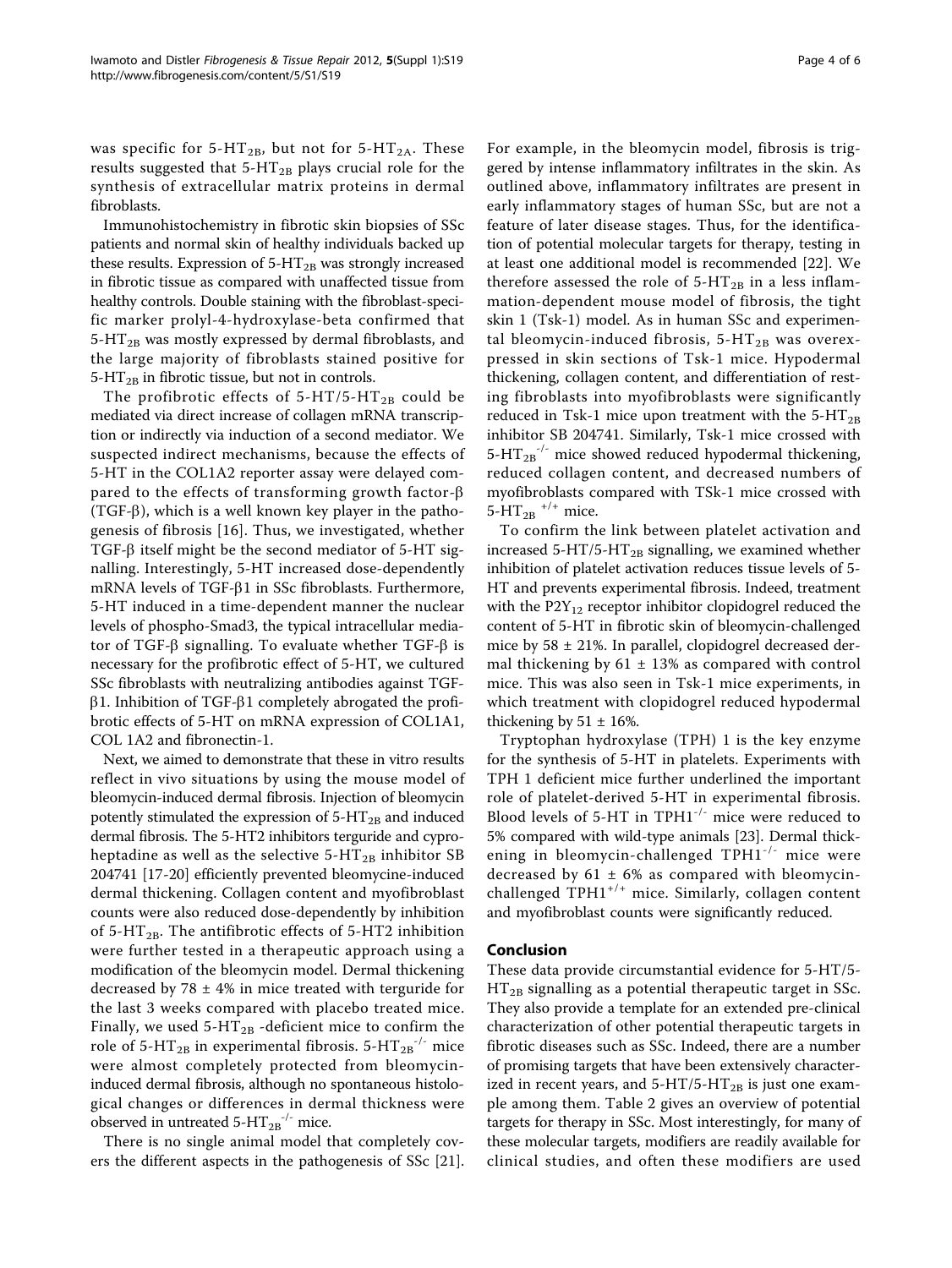| Page 5 of 6 |  |  |  |
|-------------|--|--|--|
|-------------|--|--|--|

| <b>Target molecules</b>               | Available drug name            | References<br>Iwamoto N et al.<br>Curr Rheumatol Rep.<br>2011;13:21                                  |  |  |
|---------------------------------------|--------------------------------|------------------------------------------------------------------------------------------------------|--|--|
| Tyrosine kinases                      | Imatinib, Nilotinib, Dasatinib |                                                                                                      |  |  |
| SRC kinases                           | SU6656, Dasatinib              | Akhmetshina A et al.<br>FASEB J.<br>2008;22:2214                                                     |  |  |
| TGF-b inhibitors                      | Several drugs                  | Asano Y.<br>J Dermatol<br>2010;37:54                                                                 |  |  |
| Histondeacetylase inhibitor           | Trichostatin, SAHA             | Huber LC et al.<br>Arthritis Rheum<br>2007;56:2755                                                   |  |  |
| DNA Methyltransferase inhibitors      | 5-AZA                          | Wang Y et al.<br>Arthritis Rheum<br>2006;54:2271                                                     |  |  |
| Rho associated kinase                 | Fasudil                        | Akhmetshina A et al.<br>Arthritis Rheum<br>2008;58:2553                                              |  |  |
| Cannabinoid receptor 2 (CB2) agonists | Several drugs                  | Akhmetshina A et al.<br>Arthritis Rheum.<br>2009;60:1129                                             |  |  |
| PPAR $\gamma$ agonists                | None                           | Wei J et al.<br>PloS One<br>2010;5:e13778                                                            |  |  |
| Adenosine A2A receptor blockers       | None                           | Chan ES et al.<br>Arthritis Rheum.<br>2006;54:2632                                                   |  |  |
| IL-13 inhibitors                      | None                           | Lafyatis R et al.<br>Endocr Metab Immune Disord Targets<br>2006;6:395                                |  |  |
| Serotonin-Receptor-2B inhibitors      | Terguride                      | Dees C et al.<br>J Exp Med.<br>2011; 208:961                                                         |  |  |
| CTGF inhibitor                        | CTGF antibodies                | Wang Q et al.<br>Fibrogenesis Tissue Repair<br>2011;4:4                                              |  |  |
| IL-6 receptor antagonist              | Tocilizmab                     | Shima Y et al.<br>Rheumatology(oxford)<br>2010;49:2408                                               |  |  |
| MicroRNA-29a                          | None                           | Maurer B et al.<br>Arthritis Rheum<br>2010;62:1733                                                   |  |  |
| Fos-Related Antigen-2 (AP-1 family)   | None                           | Reich N et al.<br>Arthritis Rheum<br>2010;62:280<br>Maurer B et al.<br>Circulation.<br>2009;120:2367 |  |  |

## <span id="page-4-0"></span>Table 2 Possible molecular targets for therapy in SSc

already in clinical practice for other diseases. The 5-HT inhibitor terguride is approved in Japan for the treatment of hyperprolactinemia and is currently tested in a proof of concept trial in patients with SSc. This study has finished recruitment and is currently awaiting analysis. This and similar studies will show, in how far the extended preclinical characterization outlined above is able to predict clinical responses in human fibrotic diseases such as SSc.

### List of abbreviations used

SSc: Systemic sclerosis; RCTs: randomized controlled trials; 5-HT: 5 hydroxytryptamine; COL1A1: collagen type I alpha 1; COL1A2: collagen type I alpha 1; TGF-β:transforming; Tsk-1: tight skin 1; TPH: tryptophan hydroxylase.

### Acknowledgements

This article has been published as part of Fibrogenesis & Tissue Repair Volume 5 Supplement 1, 2012: Proceedings of Fibroproliferative disorders: from biochemical analysis to targeted therapies. The full contents of the supplement are available online at [http://www.fibrogenesis.com/](http://www.fibrogenesis.com/supplements/5/S1) [supplements/5/S1.](http://www.fibrogenesis.com/supplements/5/S1)